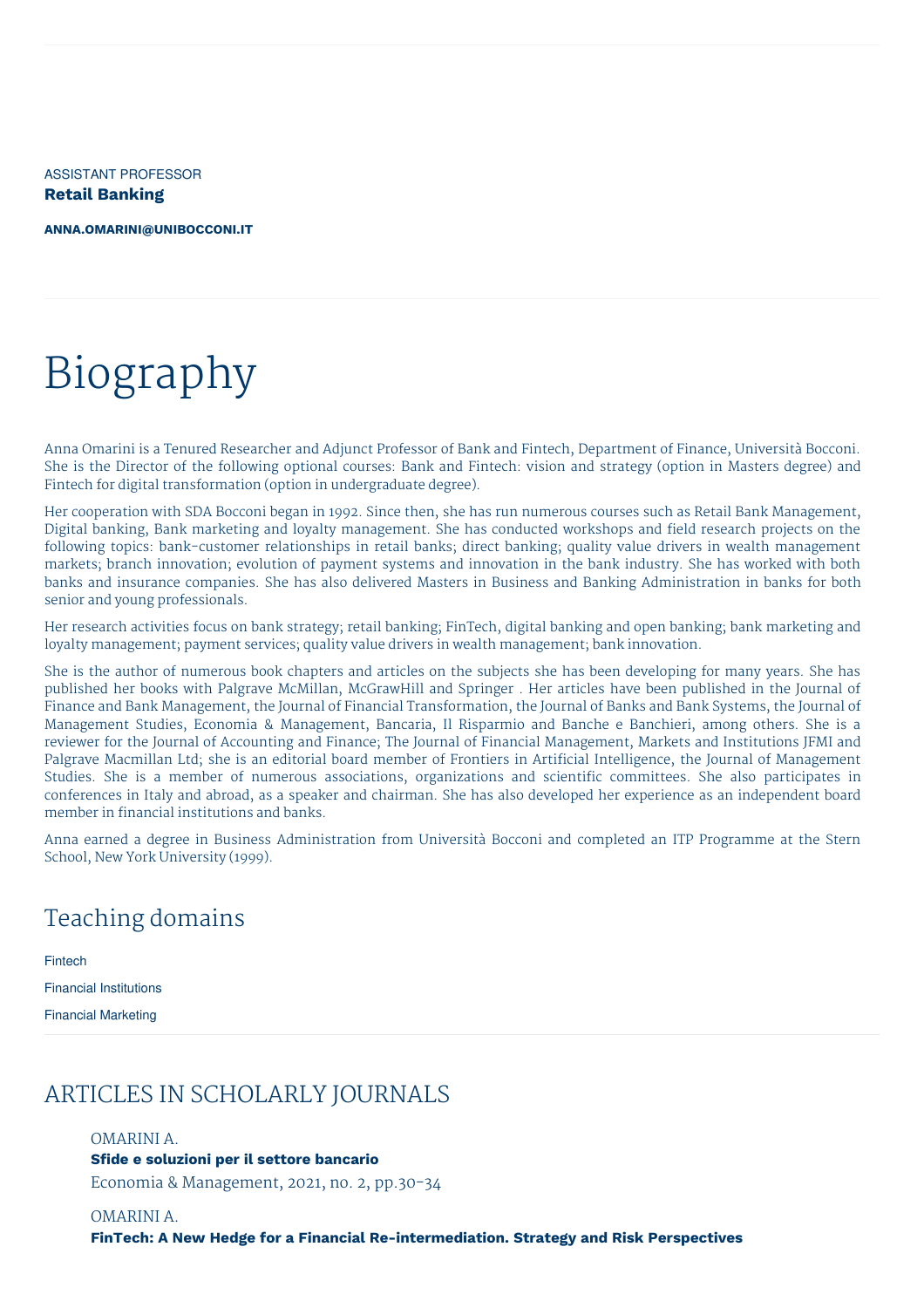Frontiers in Artificial Intelligence, 2020, vol.3, no. 63

OMARINI A. **La digital banking transformation: dall'unbundling al re-bundling, verso nuovi modelli di intermediazione** Bancaria, 2020, vol.76, no. 1, pp.65-76 OMARINI A. **Banks and Fintechs: How to Develop a Digital Open Banking Approach for the Bank's Future** International Business Research, 2018, vol.11, no. 9, pp.23-36 OMARINI A. **Fintech and the Future of the Payment Landscape: The Mobile Wallet Ecosystem - A Challenge for Retail Banks?** International Journal of Financial Research, 2018, vol.9, no. 4, pp.97-116 OMARINI A. **Peer-to-peer lending: business model analysis and the platform dilemma** International Journal of Finance, Economics and Trade, 2018, vol.2, no. 3, pp.31-41 OMARINI A. **The Retail Bank of Tomorrow: A Platform for Interactions and Financial Services. Conceptual and Managerial Challenges** Research in Economics and Management, 2018, vol.3, no. 2, pp.110-133 OMARINI A. **Private banking: new frontiers in getting customers and keeping them** Journal of Management Studies, 2017, vol.1, no. 2, pp.13-25 OMARINI A. **The digital transformation in banking and the role of FinTechs in the new financial intermediation scenario** International Journal of Trade, Economics and Finance, 2017, vol.1, no. 1, pp.1-6 OMARINI A. **Nuovo modello di filiale o nuovo modello di intermediazione bancaria?** Bancaria, 2016, vol.72, no. 11, pp.65-82 OMARINI A. **Retail banks and the priority system: the need to balance strategy, capital, people, process and the institutional stature** Journal of Finance and Bank Management, 2016, vol.4, no. 2, pp.30-41 OMARINI A. **Looking for strategies to re-launch retail banking: the mobile payment ecosystem** Gstf Journal on Business Review, 2013, vol.2, no. 3, pp.192-197 OMARINI A. **Modelli di business, strategie e gestione delle banche**

Bancaria, 2013, vol.4, no. 4, pp.66-76

OMARINI A. **Il business retail delle banche: sfide e opportunità da cogliere** Bancaria, 2012, no. 7-8, pp.64-74

## RESEARCH MONOGRAPHS

OMARINI A.

**Private Banking and Wealth management. Customer Segmentation a Way for Selecting, Getting & Keeping Customers**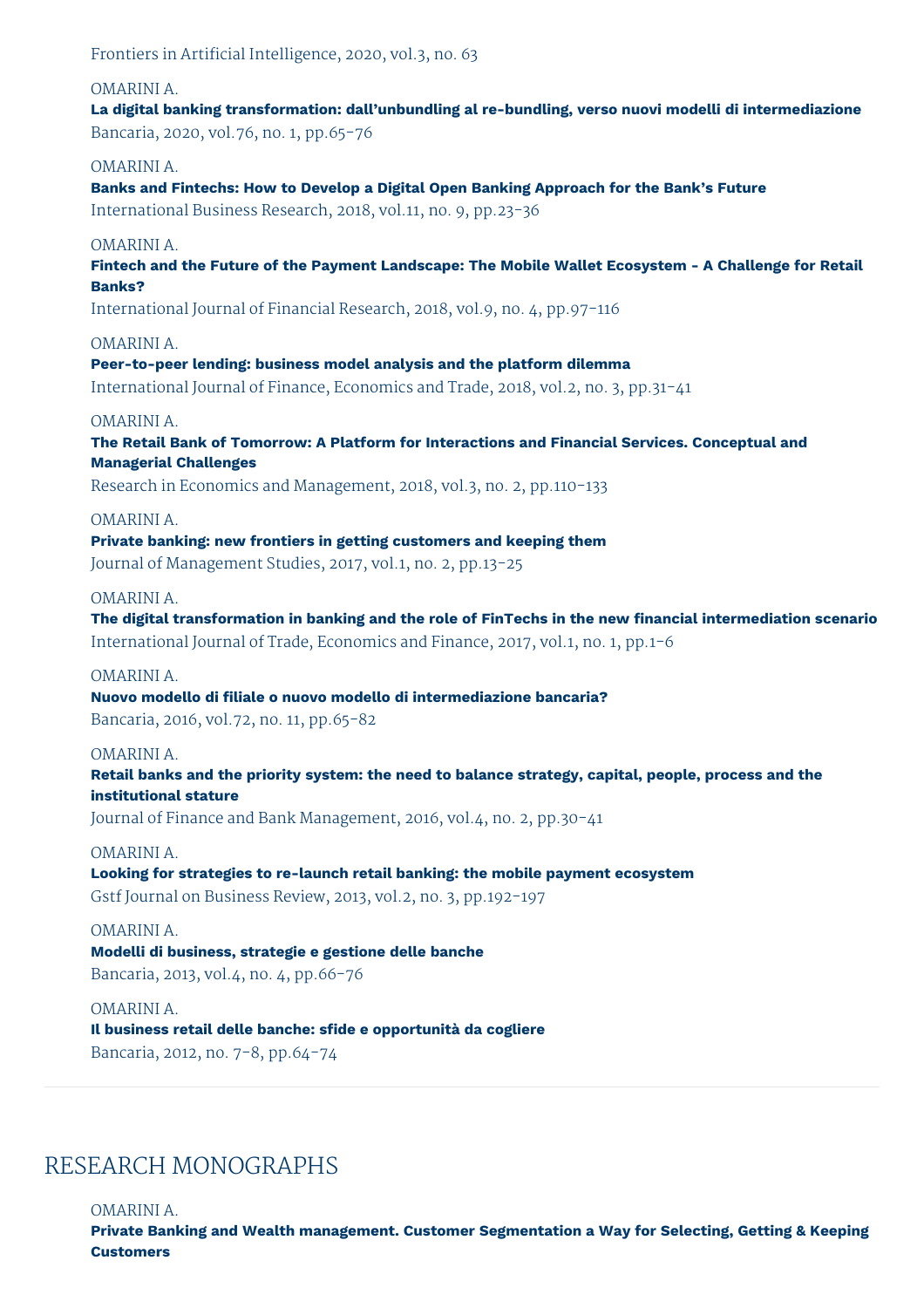## EDITED BOOKS

BARAVELLI M., ALIOTO S., D'ALTERIO R., OMARINI A. (EDS.) **Le strategie competitive nel retail banking. Segmentazione della clientela, modelli organizzativi e politiche commerciali**

Bancaria Editrice, Roma, Italy, 2006

## **TEXTBOOKS**

#### OMARINI A.

**Banks and Banking: Digital Transformation and the Hype of Fintech. Business impacts, new frameworks and managerial implication**

McGraw-Hill Education, Italy, 2019

## CONTRIBUTION TO CHAPTERS, BOOKS OR RESEARCH MONOGRAPHS

#### OMARINI A.

**Banche e FinTech: come disegnare una signature customer experience** in *Contactless signature experience: il futuro della relazione con il cliente tra fisico e virtuale* S. Saviolo(Ed), Egea, chap. 8, pp.147-167, 2021

#### OMARINI A.

**FinTech and Regulation: From Start to Boost—A New Framework in the Financial Services Industry. Where Is the Market Going? Too Early to Say** in *Disruptive Technology in Banking and Finance*

Timothy King, Francesco Saverio Stentella Lopes, Abhishek Srivastav, Jonathan Williams(Ed), Palgrave Macmillan, pp.241-262, 2021

#### OMARINI A.

La trasformazione dei settori Banche e FinTech in Contactless signature experience: il futuro della relazione con il *cliente tra fisico e virtuale* S. Saviolo(Ed), Egea, chap. 7, pp.129-145, 2021

## OMARINI A.

**Banche, FinTech e clienti in un contesto di digital transformation** in *Digital Banking e FinTech. L'intermediazione finanziaria tra cambiamenti tecnologici e sfide di mercato* Vittorio Boscia, Cristiana Schena, Valeria Stefanelli(Ed), Bancaria Editrice, chap. 7, 2020

#### OMARINI A.

**Fintechs: Unbundling to Rebundling in the Open Industry of Banking** in *The Routledge Handbook of FinTech* K.Thomas Liaw(Ed), Routledge, chap. 12, 2020

#### OMARINI A.

**Retail Banks: why do they stand between capital and strategy?** in *Reshaping Commercial Banking in Italy: New challenges from lending to governance* G. Bracchi, D. Masciandaro(Ed), Bancaria Editrice, pp.159-174, 2014

OMARINI A., MOLINEUX P.